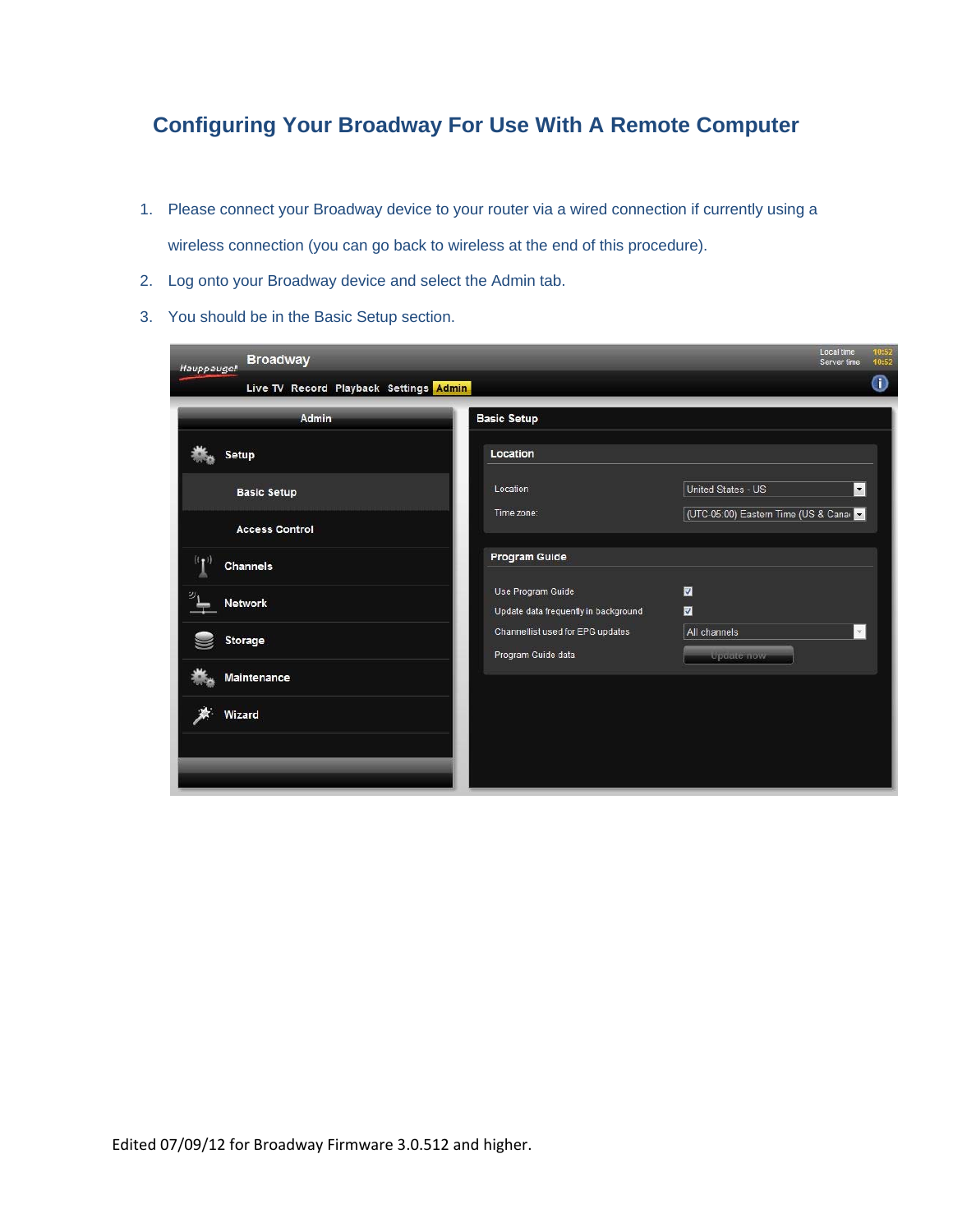4. Please click on the Network and Basic section.

| <b>Broadway</b><br>Hauppauge!          |                           | Local time<br>Server time | 11:03<br>11:03   |
|----------------------------------------|---------------------------|---------------------------|------------------|
| Live TV Record Playback Settings Admin |                           |                           | $\bf \bm \Theta$ |
| Admin                                  | <b>Basic</b>              |                           |                  |
| m<br>an alle<br>$(\ell_{\P})$          | <b>Basic</b>              |                           |                  |
| Channels<br>$\mathcal{D}_1$            | Hostname                  | broadway.box<br>Change    |                  |
| <b>Network</b>                         | Port                      | 80<br>Change              |                  |
| <b>Basic</b>                           | Internet connection state | Unknown<br>Re-check       |                  |
| Advanced                               |                           |                           |                  |
| <b>WLAN</b>                            |                           |                           |                  |
| <b>Storage</b>                         |                           |                           |                  |
| Maintenance                            |                           |                           |                  |
| Wizard                                 |                           |                           |                  |
|                                        |                           |                           |                  |

- 5. Select "Change" for the Port option.
- 6. Enter the new port (this example shows 7799).

|      |                         |        | Change |
|------|-------------------------|--------|--------|
|      | Please enter a new port |        |        |
| 7799 |                         |        | nge    |
|      | OK                      | Cancel | nue    |
|      | TV viewing PIN          |        | Change |

- 7. When you click OK the Broadway box will reboot and will now be using 7799 as its connection port.
- 8. Go back into the Broadway settings and click on the "i" icon in the upper right hand corner.

Edited 07/09/12 for Broadway Firmware 3.0.512 and higher.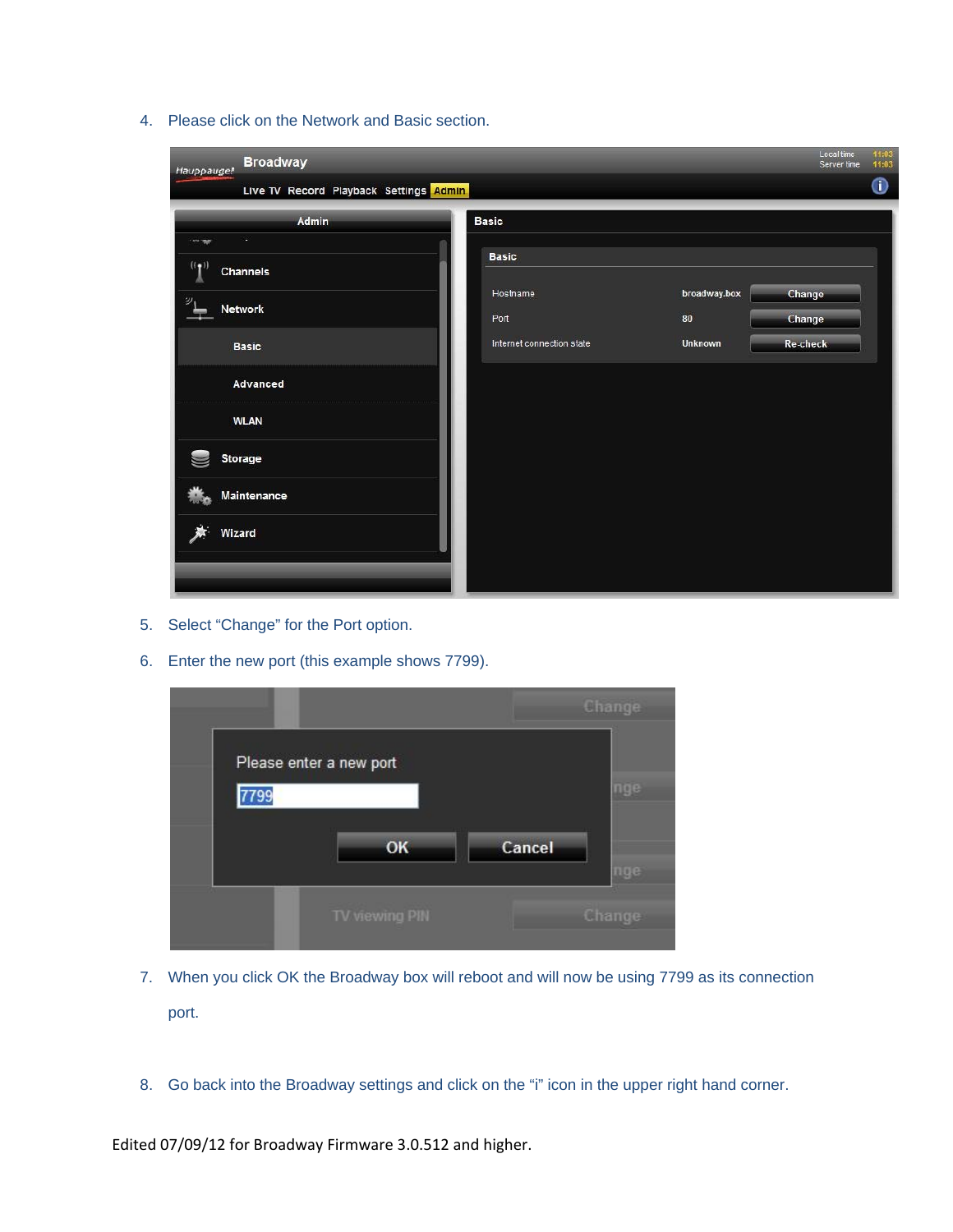

9. Here you will see the Internal IP address that has been assigned by your router. This IP address your assigned port will need to be configured on the Port Forwarding page of your router.



- 10. Connect to your router by its web interface.
- 11. Go to the port forwarding page (this will differ by router manufacturer).
- 12. Enter the internal IP address of the Broadway and port number you assigned. Save your settings. Your router is now configured.

| Application | <b>Start</b> | End  | Protocol    | <b>IP Address</b> | Enabled |
|-------------|--------------|------|-------------|-------------------|---------|
| Broad       | 7799<br>to   | 7799 | Both $\vee$ | 172.16.1. 83      | V       |
|             |              |      |             | <b>Port Range</b> |         |

13. You now need to find out the external IP address of your home network. You can do this by using a site such as http://www.whatsmyipaddress.com. This is the address you will need to use in order to connect to the Broadway from a remote computer.



14. You can verify that you have opened and forwarded your port correctly by going to a port verification site such as this http://www.yougetsignal.com/tools/open-ports.

Edited 07/09/12 for Broadway Firmware 3.0.512 and higher.